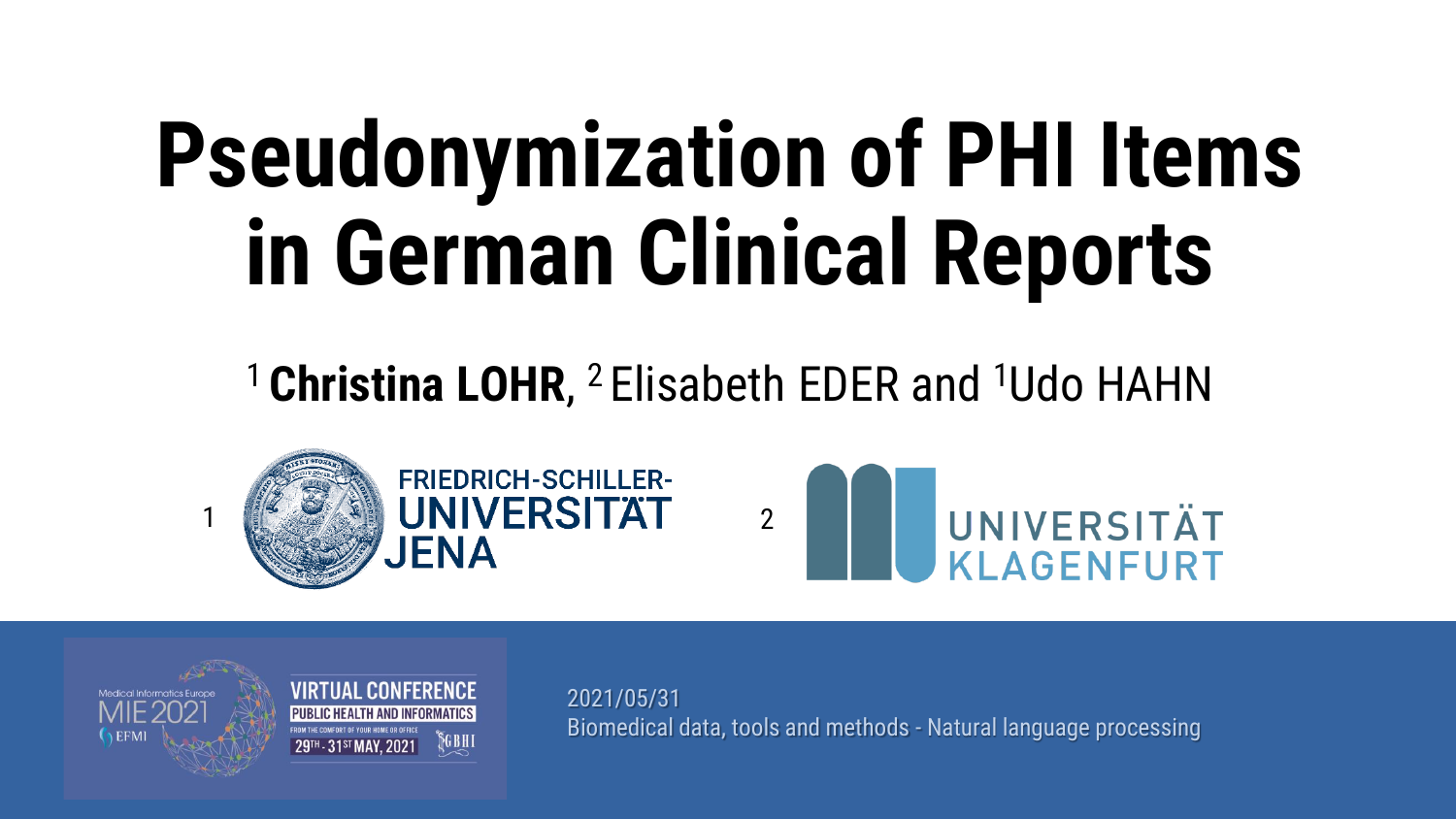#### **Clinical text data – lots of personal information**

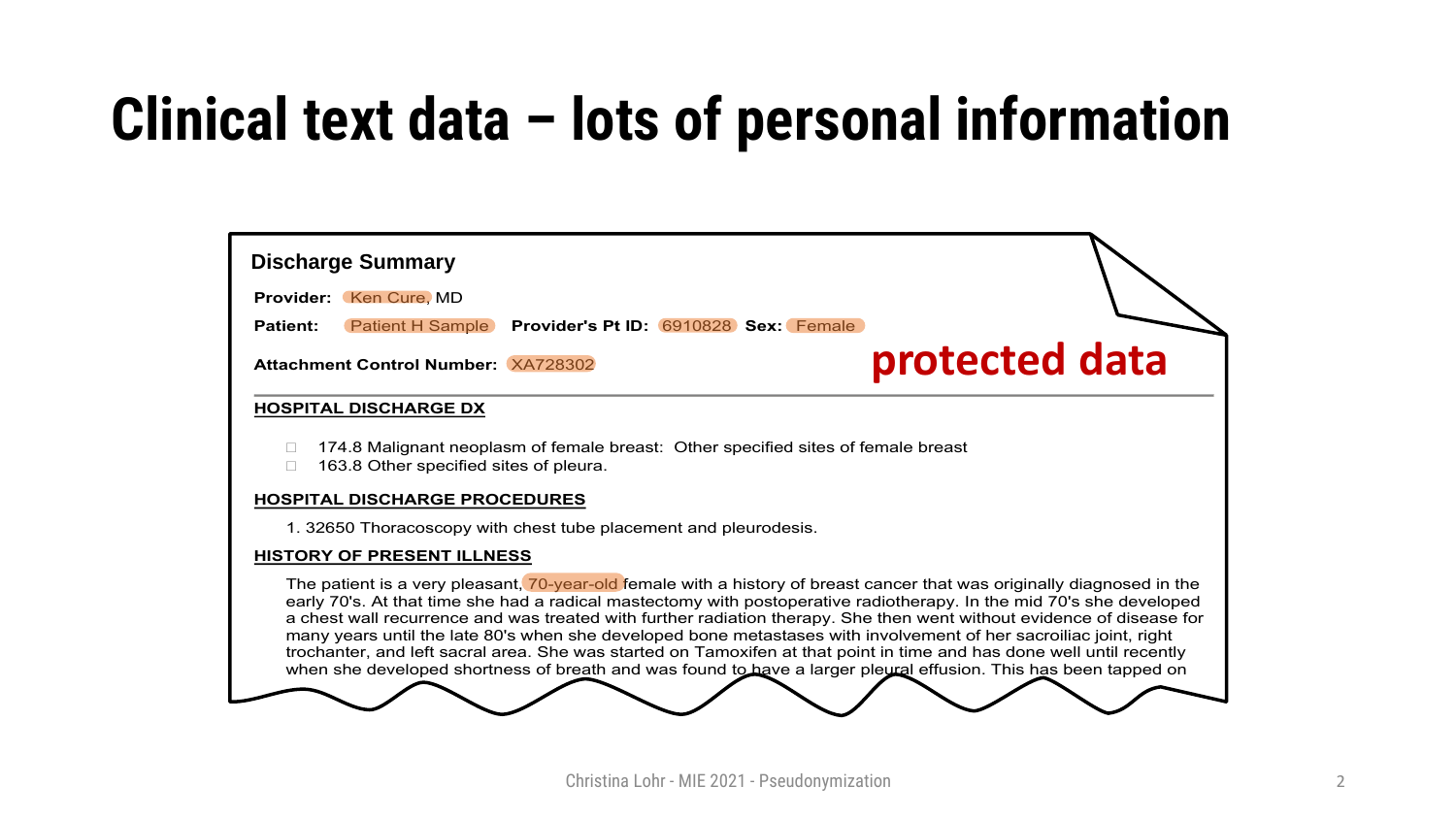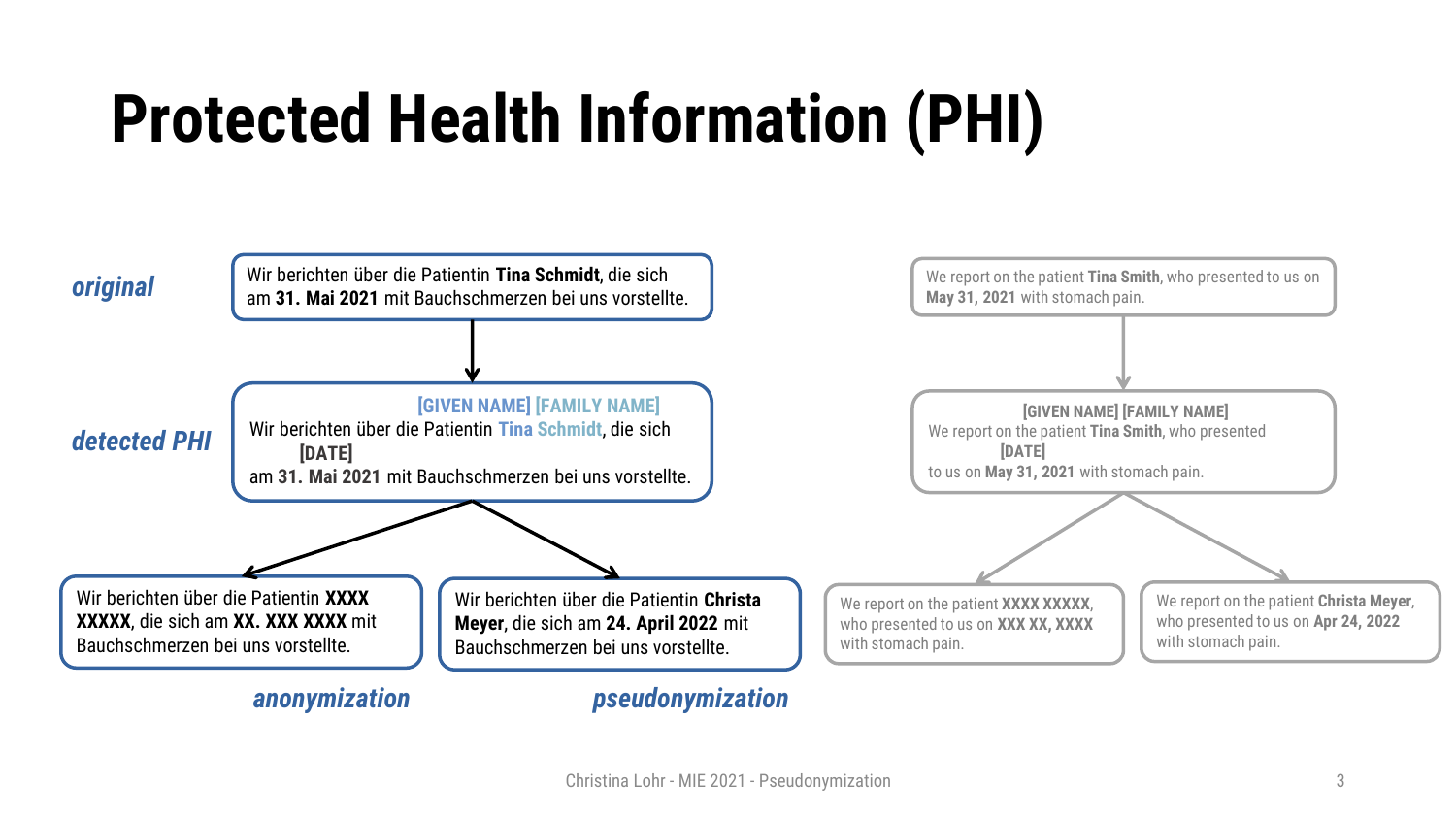#### **1 NAMES**

- **2 LOCATION**
- **3 DATES**
- **4 PHONE NUMBERS**
- **5 FAX NUMBERS**
- **6 ELECTRONIC MAIL ADDRESSES**
- **7 SOCIAL SECURITY NUMBERS**
- **8 MEDICAL RECORD NUMBERS**
- **9 HEALTH PLAN BENEFICARY NUMBERS**
- **10 ACCOUNT NUMBERS**
- **11 CERTIFICATE/LICENSE NUMBERS**
- **12 VEHICLE IDENTIFIERS**
- **13 DEVICE IDENTIFIERS**
- **14 URLS**
- **15 IP ADDRESSES**
- **16 BIOMETRIC IDENTIFIERS**
- **17 IMAGES**
- 

#### *International Research*

• US Health Insurance Portability and Accountability Act (HIPAA) (1996):

#### **list of 18 criteria without any subcategories**

• **i2b2 de-identification challenges** (2006 and 2014): PHI annotated text corpora (English only)

#### *Situation in Germany*

- **data protection defined by EU law**
- **no concrete legal specifications defined (hence, no equivalent to HIPAA PHI)**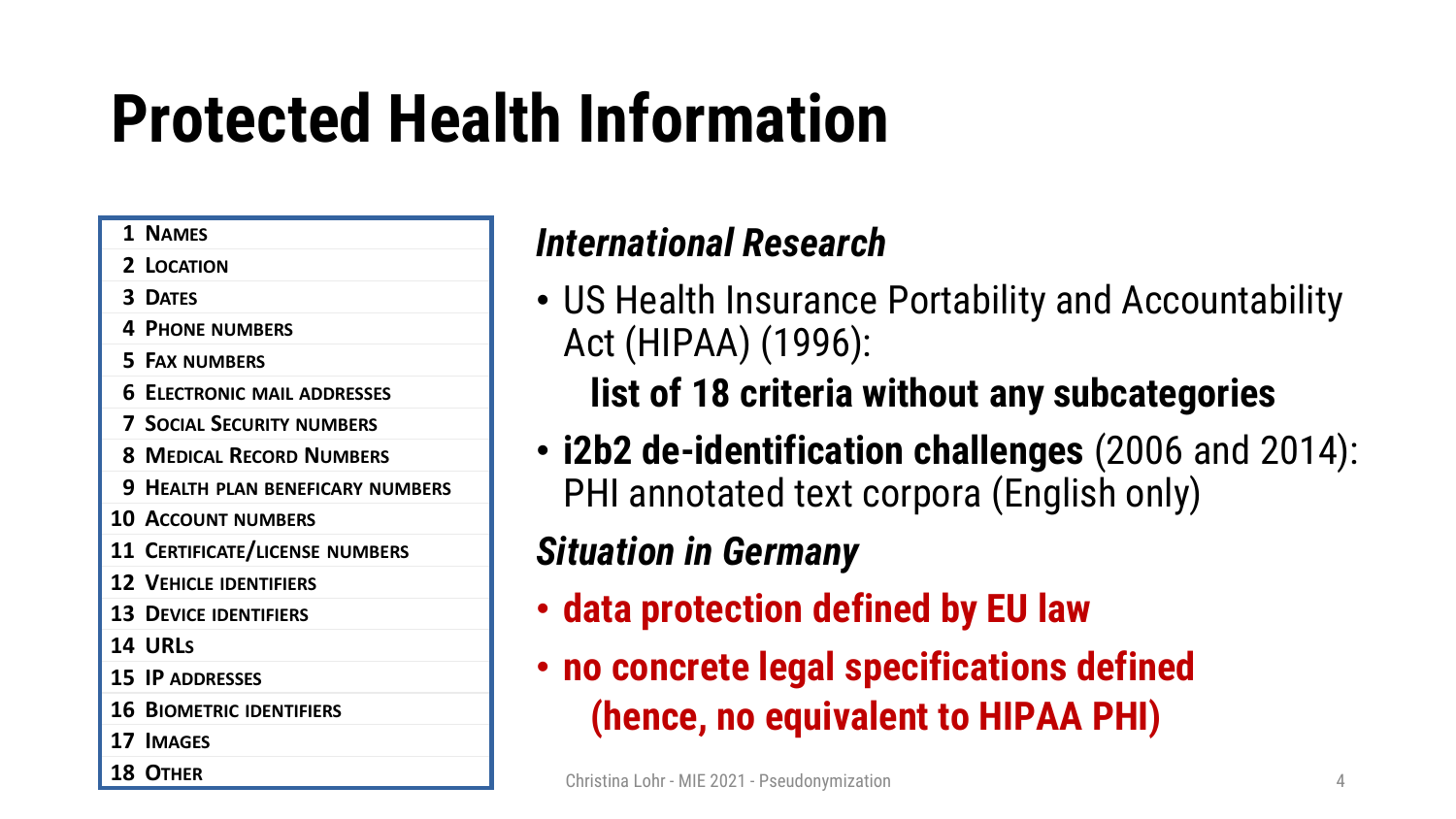|         | 1 NAMES                               |
|---------|---------------------------------------|
| 2       | LOCATION                              |
| 3       | <b>DATES</b>                          |
| 4       | <b>PHONE NUMBERS</b>                  |
| 5       | <b>FAX NUMBERS</b>                    |
| 6       | <b>ELECTRONIC MAIL ADDRESSES</b>      |
| 7       | <b>SOCIAL SECURITY NUMBERS</b>        |
| 8       | <b>MEDICAL RECORD NUMBERS</b>         |
| 9       | <b>HEALTH PLAN BENEFICARY NUMBERS</b> |
| $10 \,$ | <b>ACCOUNT NUMBERS</b>                |
| $11\,$  | <b>CERTIFICATE/LICENSE NUMBERS</b>    |
| 12      | <b>VEHICLE IDENTIFIERS</b>            |
| 13      | <b>DEVICE IDENTIFIERS</b>             |
|         | <b>14 URLS</b>                        |
|         | <b>15 IP ADDRESSES</b>                |
| 16      | <b>BIOMETRIC IDENTIFIERS</b>          |
| 17      | <b>IMAGES</b>                         |
| 18      | <b>OTHER</b>                          |

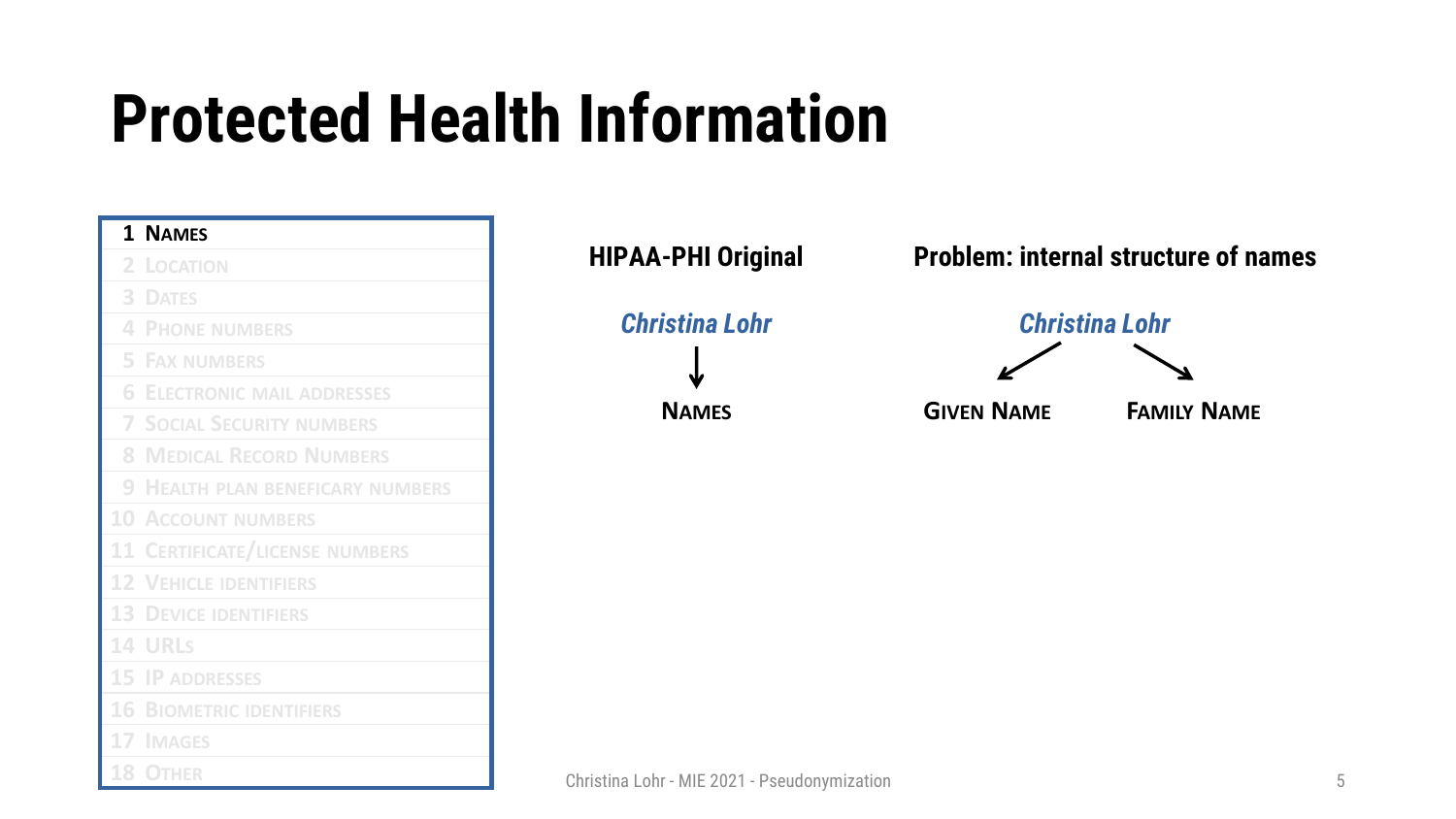| 1 NAMES                                 |                                              |                    |                                             |                     |
|-----------------------------------------|----------------------------------------------|--------------------|---------------------------------------------|---------------------|
| 2 LOCATION                              | <b>HIPAA-PHI Original</b>                    |                    | <b>Problem: internal structure of names</b> |                     |
| <b>3 DATES</b>                          |                                              |                    |                                             |                     |
| <b>4 PHONE NUMBERS</b>                  | <b>Christina Lohr</b>                        |                    | <b>Christina Lohr</b>                       | <b>PERSON</b>       |
| <b>5 FAX NUMBERS</b>                    |                                              |                    |                                             |                     |
| <b>6 ELECTRONIC MAIL ADDRESSES</b>      |                                              |                    |                                             |                     |
| <b>7 SOCIAL SECURITY NUMBERS</b>        | <b>NAMES</b>                                 | <b>GIVEN NAME</b>  | <b>FAMILY NAME</b>                          |                     |
| <b>8 MEDICAL RECORD NUMBERS</b>         |                                              |                    |                                             |                     |
| <b>9 HEALTH PLAN BENEFICARY NUMBERS</b> |                                              |                    |                                             |                     |
| <b>10 ACCOUNT NUMBERS</b>               | <b>University Hospital Jena</b>              |                    | <b>University Hospital Jena</b>             | <b>ORGANISATION</b> |
| <b>11 CERTIFICATE/LICENSE NUMBERS</b>   |                                              |                    | Ψ                                           |                     |
| <b>12 VEHICLE IDENTIFIERS</b>           | <b>NAMES</b>                                 | <b>COMMON PART</b> | <b>IDENTIFIER PART</b>                      |                     |
| <b>13 DEVICE IDENTIFIERS</b>            |                                              |                    |                                             |                     |
| 14 URLS                                 |                                              |                    |                                             |                     |
| <b>15 IP ADDRESSES</b>                  |                                              |                    |                                             |                     |
| <b>16 BIOMETRIC IDENTIFIERS</b>         |                                              |                    |                                             |                     |
| 17 IMAGES                               |                                              |                    |                                             |                     |
| <b>18 OTHER</b>                         | Christina Lohr - MIE 2021 - Pseudonymization |                    |                                             | 6                   |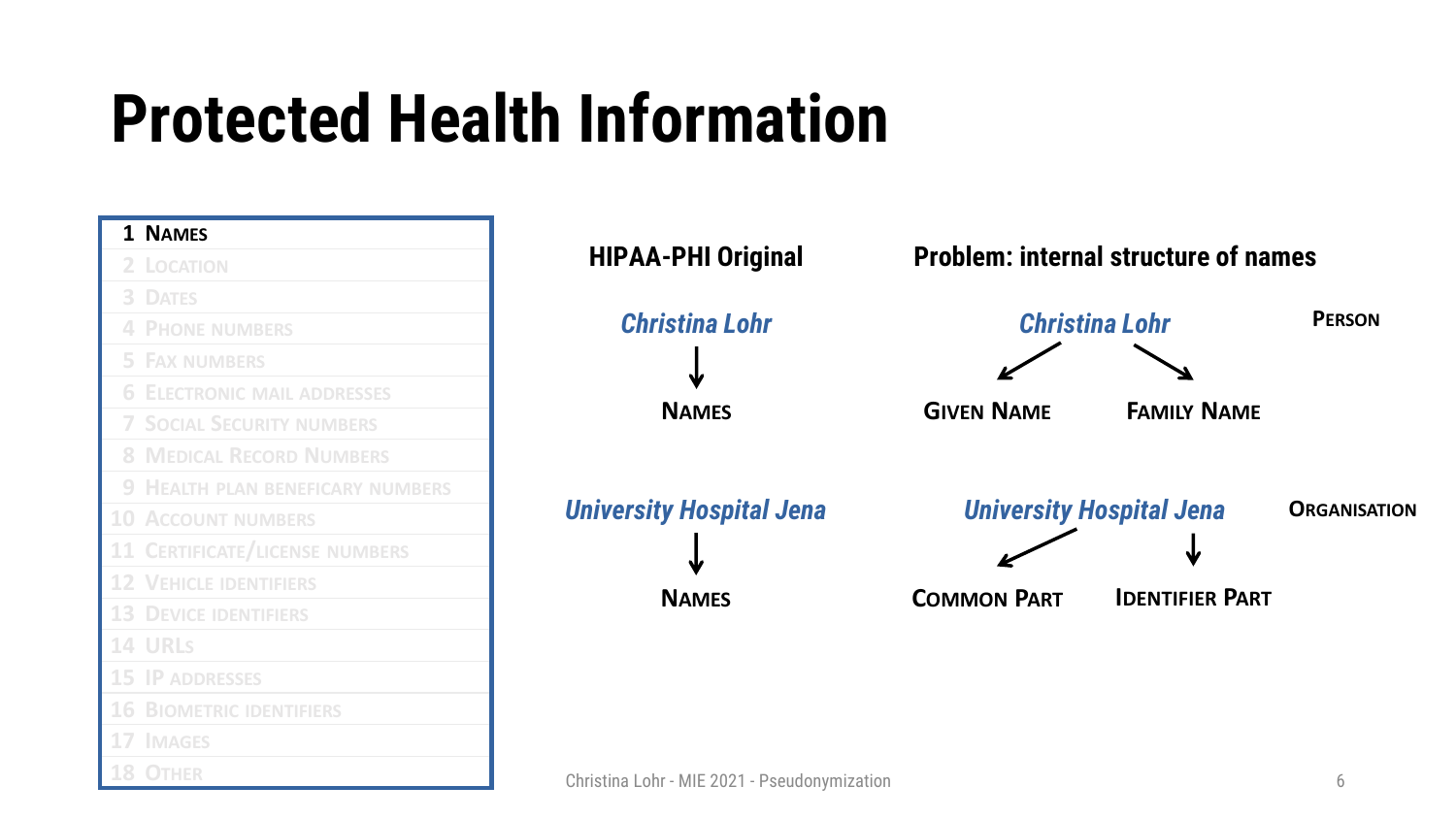| 1 NAMES                                 |                                              |                                                 |                                             |              |
|-----------------------------------------|----------------------------------------------|-------------------------------------------------|---------------------------------------------|--------------|
| 2 LOCATION                              | <b>HIPAA-PHI Original</b>                    |                                                 | <b>Problem: internal structure of names</b> |              |
| <b>3 DATES</b>                          |                                              |                                                 |                                             |              |
| <b>4 PHONE NUMBERS</b>                  | <b>Christina Lohr</b>                        |                                                 | <b>Christina Lohr</b>                       | PER          |
| <b>5 FAX NUMBERS</b>                    |                                              |                                                 |                                             |              |
| <b>6 ELECTRONIC MAIL ADDRESSES</b>      |                                              |                                                 |                                             |              |
| <b>7 SOCIAL SECURITY NUMBERS</b>        | <b>NAMES</b>                                 | <b>GIVEN NAME</b>                               | <b>FAMILY NAME</b>                          |              |
| <b>8 MEDICAL RECORD NUMBERS</b>         |                                              |                                                 |                                             |              |
| <b>9 HEALTH PLAN BENEFICARY NUMBERS</b> |                                              |                                                 |                                             |              |
| <b>10 ACCOUNT NUMBERS</b>               | <b>University Hospital Jena</b>              |                                                 | <b>University Hospital Jena</b>             | <b>ORGAI</b> |
| <b>11 CERTIFICATE/LICENSE NUMBERS</b>   |                                              |                                                 |                                             |              |
| <b>12 VEHICLE IDENTIFIERS</b>           | <b>NAMES</b>                                 | <b>COMMON PART</b>                              | <b>IDENTIFIER PART</b>                      |              |
| <b>13 DEVICE IDENTIFIERS</b>            |                                              |                                                 |                                             |              |
| 14 URLS                                 |                                              |                                                 |                                             |              |
| <b>15 IP ADDRESSES</b>                  | Eder et al. (RANLP 2019):                    |                                                 |                                             |              |
| <b>16 BIOMETRIC IDENTIFIERS</b>         |                                              |                                                 |                                             |              |
| <b>17 IMAGES</b>                        | $\bullet$                                    | refining HIPAA-PHI into fine-grained categories |                                             |              |
| <b>OTHER</b>                            | Christina Lohr - MIE 2021 - Pseudonymization |                                                 |                                             |              |

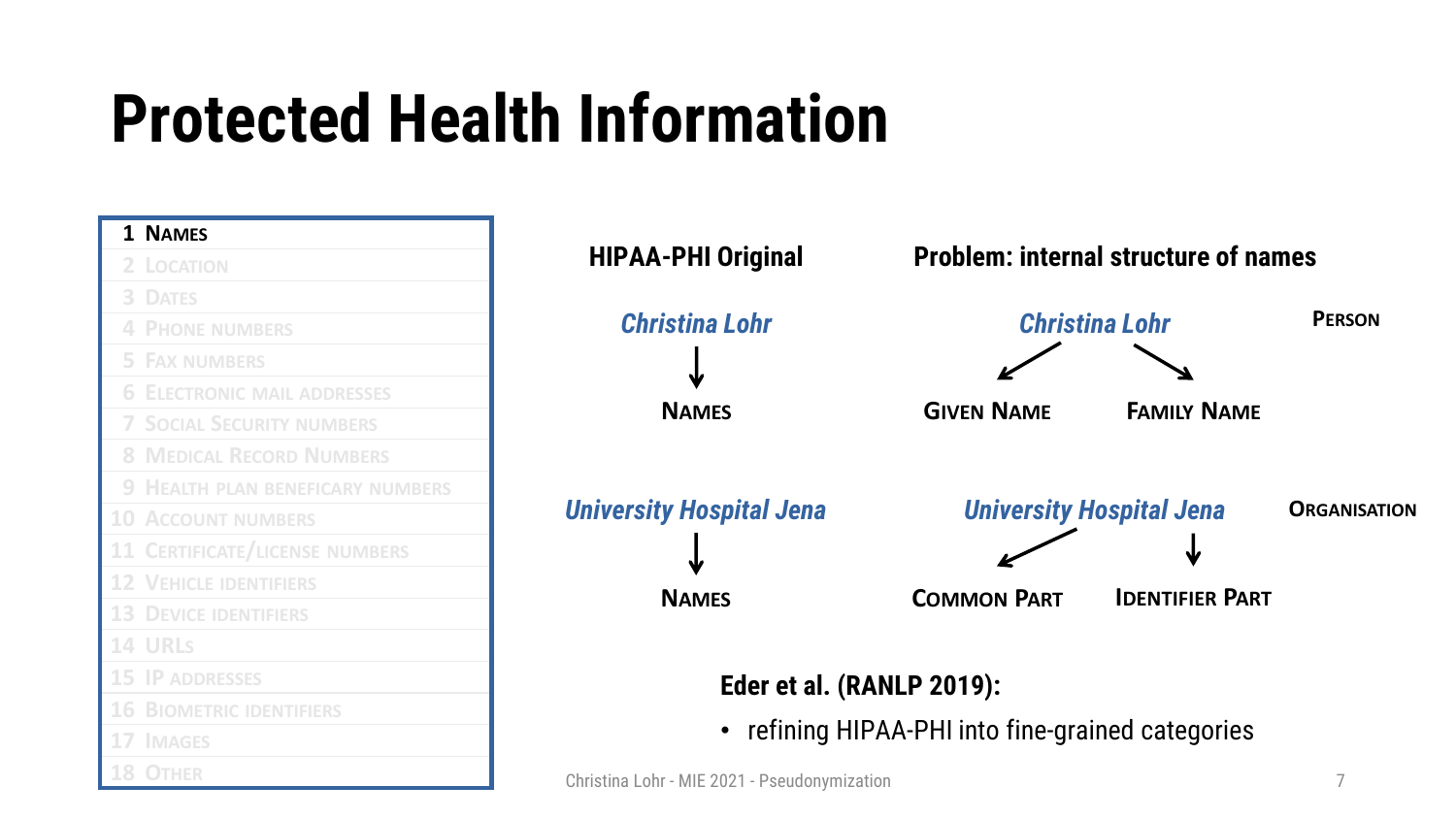| 1 NAMES                                 |                                              |                     |                                 |
|-----------------------------------------|----------------------------------------------|---------------------|---------------------------------|
| 2 LOCATION                              |                                              | <b>SOCIAL ACTOR</b> |                                 |
| <b>3 DATES</b>                          |                                              |                     |                                 |
| <b>4 PHONE NUMBERS</b>                  |                                              |                     |                                 |
| <b>5 FAX NUMBERS</b>                    |                                              |                     |                                 |
| <b>6 ELECTRONIC MAIL ADDRESSES</b>      |                                              |                     |                                 |
| <b>7 SOCIAL SECURITY NUMBERS</b>        | <b>PERSON</b>                                |                     | <b>ORGANIZATION</b>             |
| <b>8 MEDICAL RECORD NUMBERS</b>         |                                              |                     |                                 |
| <b>9 HEALTH PLAN BENEFICARY NUMBERS</b> |                                              |                     |                                 |
| <b>10 ACCOUNT NUMBERS</b>               | Christina Lohr                               |                     | <b>University Hospital Jena</b> |
| <b>11 CERTIFICATE/LICENSE NUMBERS</b>   |                                              |                     |                                 |
| <b>12 VEHICLE IDENTIFIERS</b>           |                                              |                     |                                 |
| <b>13 DEVICE IDENTIFIERS</b>            |                                              |                     |                                 |
| <b>14 URLS</b>                          |                                              |                     |                                 |
| <b>15 IP ADDRESSES</b>                  |                                              |                     |                                 |
| <b>16 BIOMETRIC IDENTIFIERS</b>         |                                              |                     |                                 |
| 17 IMAGES                               |                                              |                     |                                 |
| <b>18 OTHER</b>                         | Christina Lohr - MIE 2021 - Pseudonymization |                     | 8                               |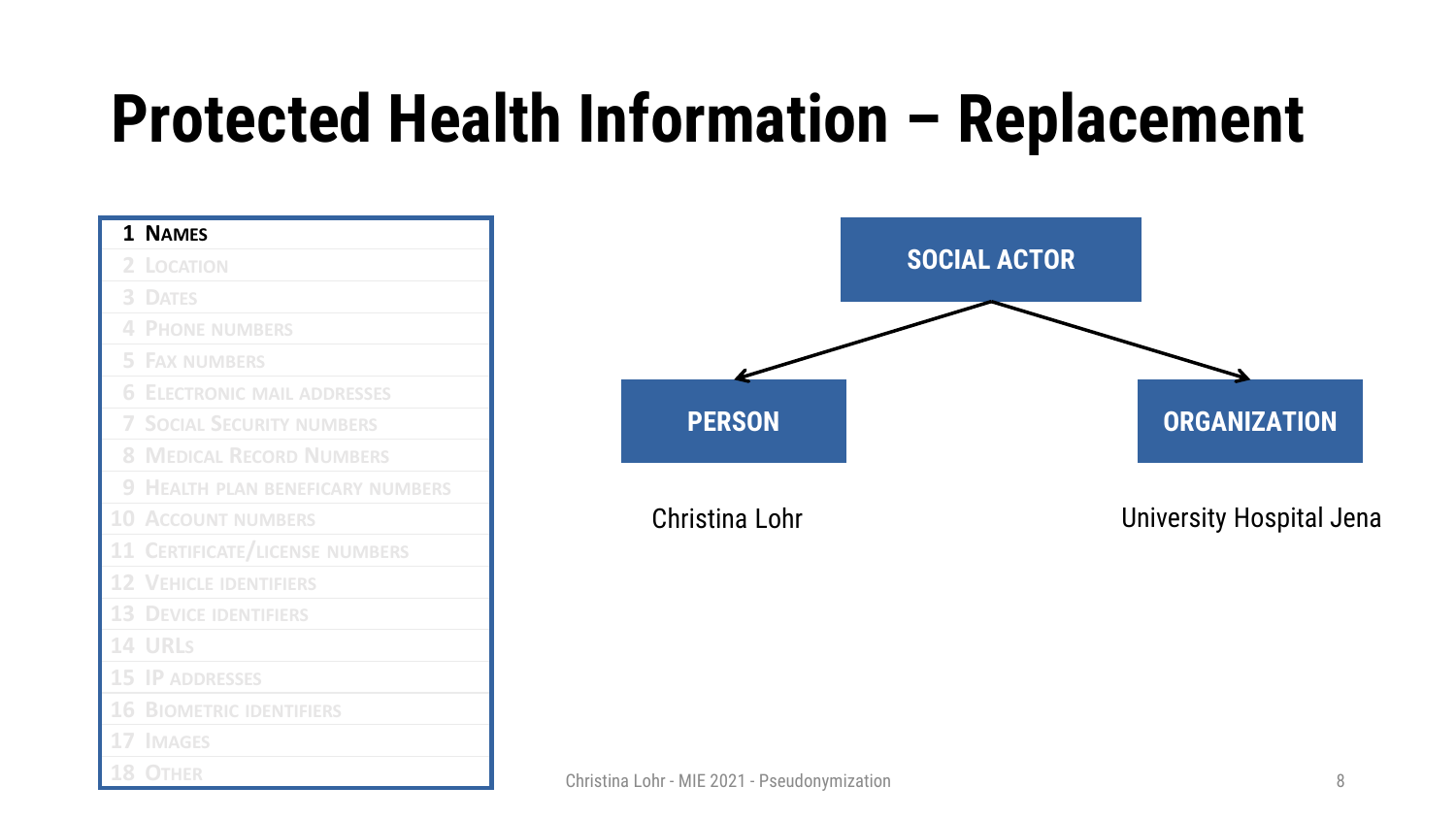| 1 NAMES                               |                                              |                     |             |                     |
|---------------------------------------|----------------------------------------------|---------------------|-------------|---------------------|
| 2 LOCATION                            |                                              | <b>SOCIAL ACTOR</b> |             |                     |
| <b>3 DATES</b>                        |                                              |                     |             |                     |
| <b>4 PHONE NUMBERS</b>                |                                              |                     |             |                     |
| <b>5 FAX NUMBERS</b>                  |                                              |                     |             |                     |
| <b>6 ELECTRONIC MAIL ADDRESSES</b>    |                                              |                     |             |                     |
| <b>7 SOCIAL SECURITY NUMBERS</b>      | <b>PERSON</b>                                |                     |             | <b>ORGANIZATION</b> |
| <b>8 MEDICAL RECORD NUMBERS</b>       |                                              |                     |             |                     |
| 9 HEALTH PLAN BENEFICARY NUMBERS      |                                              |                     |             |                     |
| <b>10 ACCOUNT NUMBERS</b>             |                                              |                     |             |                     |
| <b>11 CERTIFICATE/LICENSE NUMBERS</b> |                                              |                     |             |                     |
| <b>12 VEHICLE IDENTIFIERS</b>         | <b>FAMILY</b>                                | <b>GIVEN</b>        |             |                     |
| <b>13 DEVICE IDENTIFIERS</b>          |                                              |                     |             |                     |
| <b>14 URLS</b>                        |                                              |                     |             |                     |
| <b>15 IP ADDRESSES</b>                |                                              |                     |             |                     |
| <b>16 BIOMETRIC IDENTIFIERS</b>       | <b>FEMALE</b>                                |                     | <b>MALE</b> |                     |
| 17 IMAGES                             |                                              |                     |             |                     |
| <b>18 OTHER</b>                       | Christina Lohr - MIE 2021 - Pseudonymization |                     |             | 9                   |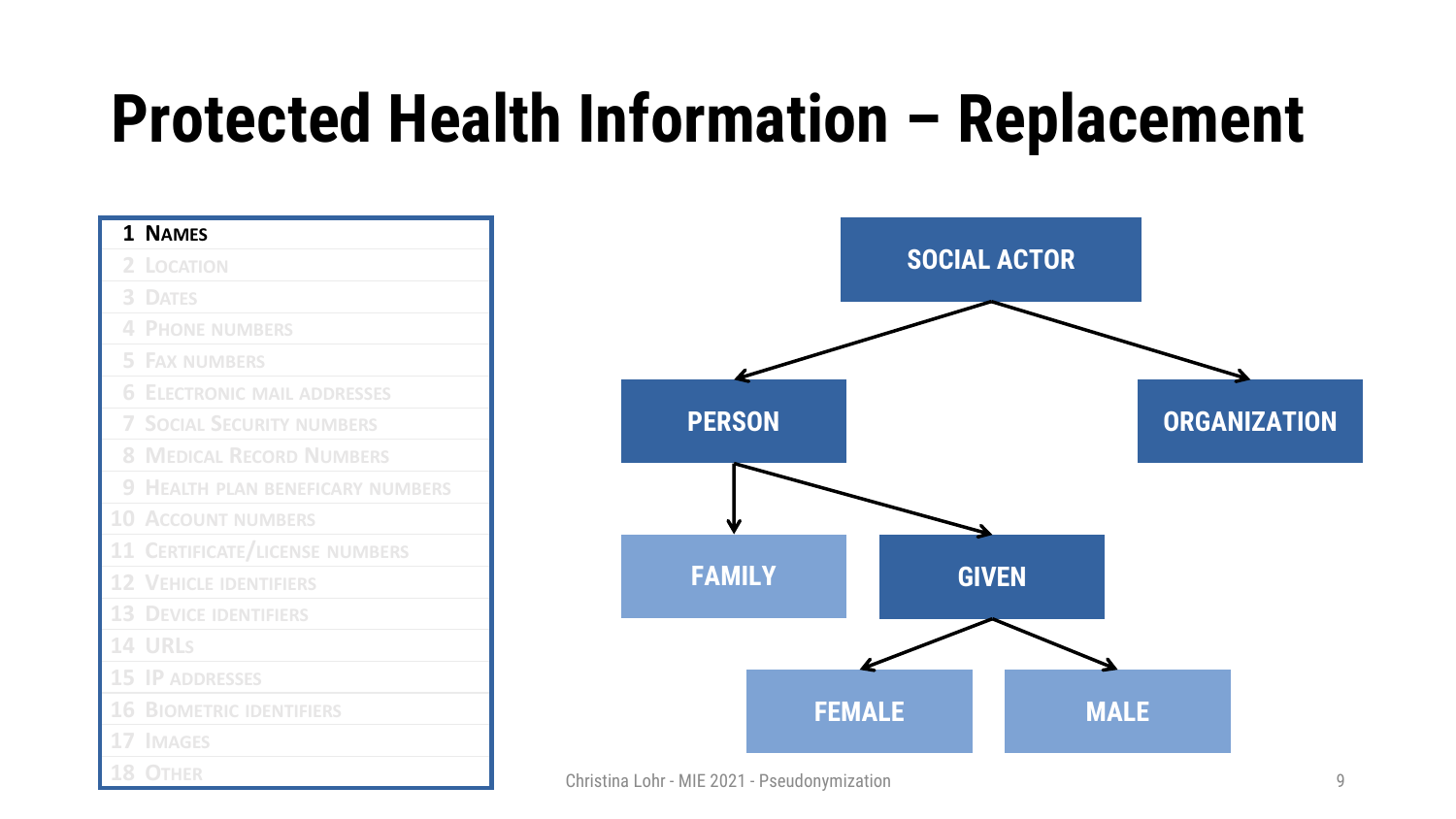| 1 NAMES                               |                                              |                            |      |                        |    |
|---------------------------------------|----------------------------------------------|----------------------------|------|------------------------|----|
| 2 LOCATION                            |                                              | <b>SOCIAL ACTOR</b>        |      |                        |    |
| <b>3 DATES</b>                        |                                              |                            |      |                        |    |
| <b>4 PHONE NUMBERS</b>                |                                              |                            |      |                        |    |
| <b>5 FAX NUMBERS</b>                  |                                              |                            |      |                        |    |
| <b>6 ELECTRONIC MAIL ADDRESSES</b>    |                                              |                            |      |                        |    |
| <b>7 SOCIAL SECURITY NUMBERS</b>      | <b>PERSON</b>                                |                            |      | <b>ORGANIZATION</b>    |    |
| <b>8 MEDICAL RECORD NUMBERS</b>       |                                              |                            |      |                        |    |
| 9 HEALTH PLAN BENEFICARY NUMBERS      |                                              |                            |      |                        |    |
| <b>10 ACCOUNT NUMBERS</b>             |                                              |                            |      |                        |    |
| <b>11 CERTIFICATE/LICENSE NUMBERS</b> |                                              |                            |      |                        |    |
| <b>12 VEHICLE IDENTIFIERS</b>         |                                              | <b>COMMON PART</b>         |      | <b>IDENTIFIER PART</b> |    |
| <b>13 DEVICE IDENTIFIERS</b>          |                                              |                            |      |                        |    |
| <b>14 URLS</b>                        |                                              |                            |      |                        |    |
| <b>15 IP ADDRESSES</b>                |                                              | <b>University Hospital</b> | Jena |                        |    |
| <b>16 BIOMETRIC IDENTIFIERS</b>       |                                              | room                       | 123  |                        |    |
| <b>17 IMAGES</b>                      |                                              |                            |      |                        |    |
| 18 OTHER                              | Christina Lohr - MIE 2021 - Pseudonymization |                            |      |                        | 10 |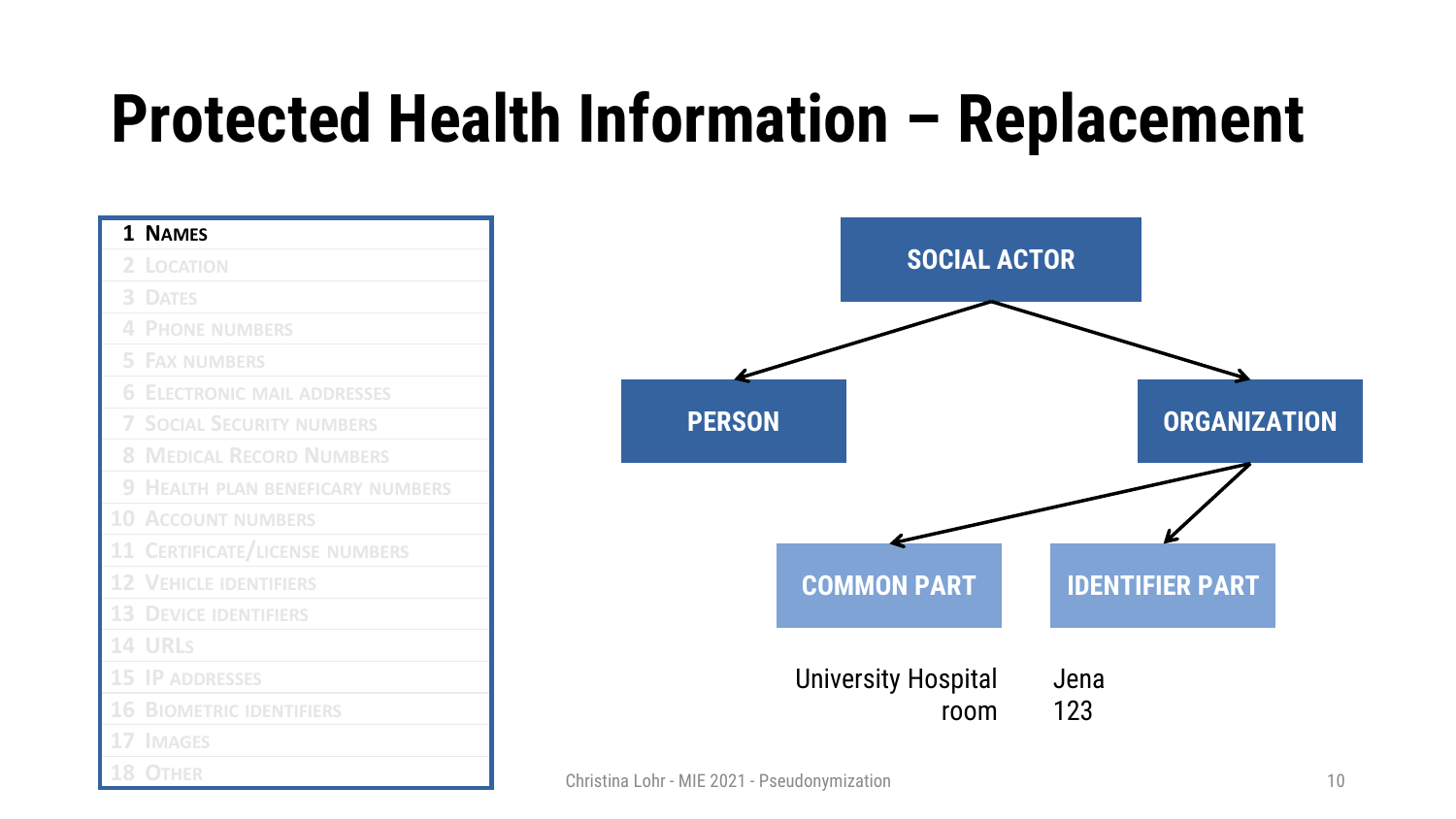|        | 1 NAMES                               |
|--------|---------------------------------------|
|        | 2 LOCATION                            |
| 3      | <b>DATES</b>                          |
| 4      | <b>PHONE NUMBERS</b>                  |
| 5      | <b>FAX NUMBERS</b>                    |
| 6      | <b>ELECTRONIC MAIL ADDRESSES</b>      |
| 7      | <b>SOCIAL SECURITY NUMBERS</b>        |
| 8      | <b>MEDICAL RECORD NUMBERS</b>         |
| 9      | <b>HEALTH PLAN BENEFICARY NUMBERS</b> |
| 10     | <b>ACCOUNT NUMBERS</b>                |
| $11\,$ | <b>CERTIFICATE/LICENSE NUMBERS</b>    |
| 12     | <b>VEHICLE IDENTIFIERS</b>            |
| 13     | <b>DEVICE IDENTIFIERS</b>             |
| 14     | URLS                                  |
| 15     | <b>IP ADDRESSES</b>                   |
| 16     | <b>BIOMETRIC IDENTIFIERS</b>          |
|        | <b>17 IMAGES</b>                      |
| 18     | <b>OTHER</b>                          |

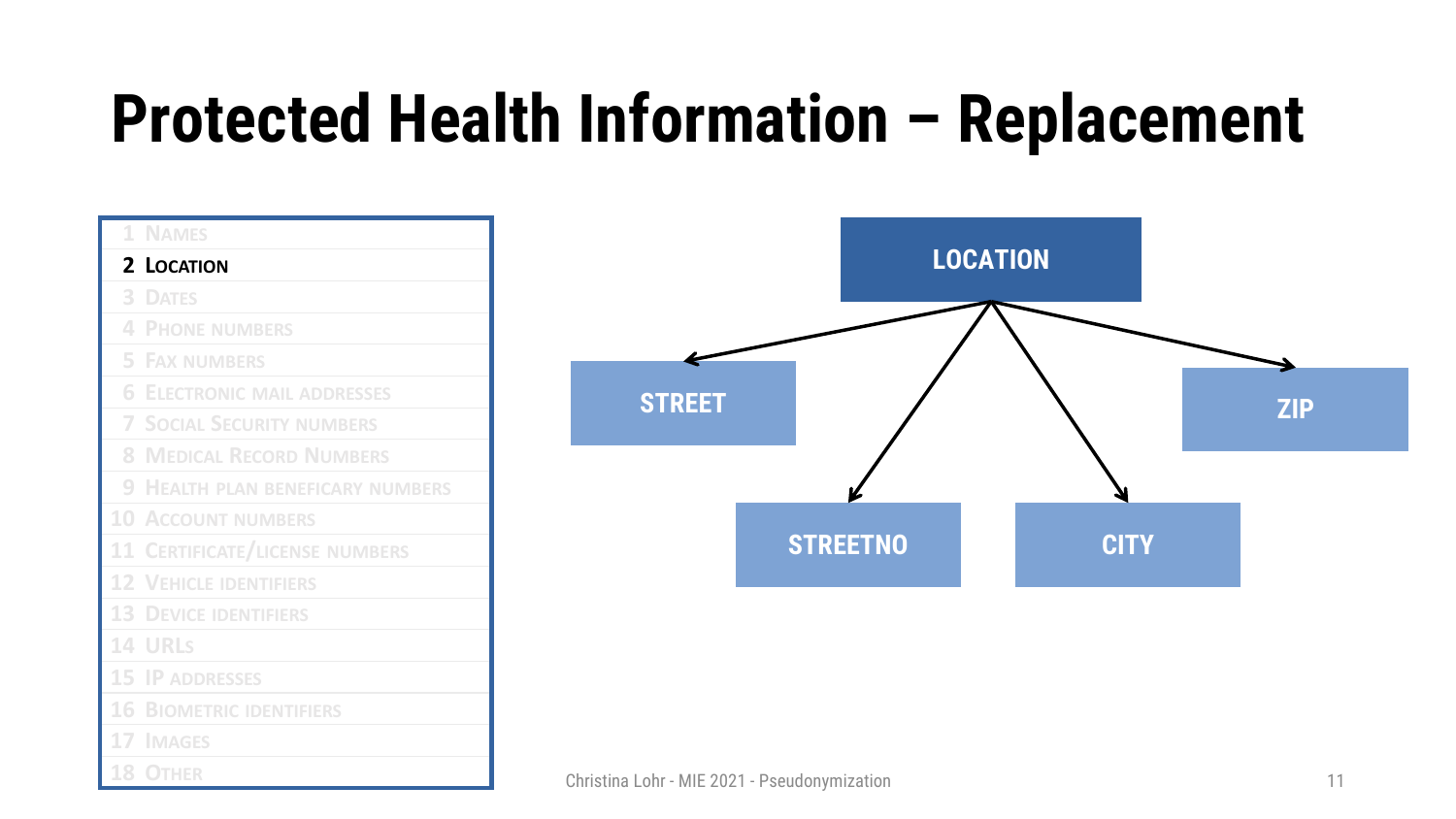|   | 1 NAMES                                 |
|---|-----------------------------------------|
|   | 2 LOCATION                              |
|   | <b>3 DATES</b>                          |
|   | <b>4 PHONE NUMBERS</b>                  |
|   | <b>5 FAX NUMBERS</b>                    |
| 6 | <b>ELECTRONIC MAIL ADDRESSES</b>        |
|   | <b>7 SOCIAL SECURITY NUMBERS</b>        |
| 8 | <b>MEDICAL RECORD NUMBERS</b>           |
|   | <b>9 HEALTH PLAN BENEFICARY NUMBERS</b> |
|   | <b>10 ACCOUNT NUMBERS</b>               |
|   | <b>11 CERTIFICATE/LICENSE NUMBERS</b>   |
|   | <b>12 VEHICLE IDENTIFIERS</b>           |
|   | <b>13 DEVICE IDENTIFIERS</b>            |
|   | <b>14 URLS</b>                          |
|   | <b>15 IP ADDRESSES</b>                  |
|   | <b>16 BIOMETRIC IDENTIFIERS</b>         |
|   | <b>17 IMAGES</b>                        |
|   | <b>18 OTHER</b>                         |

**DATES**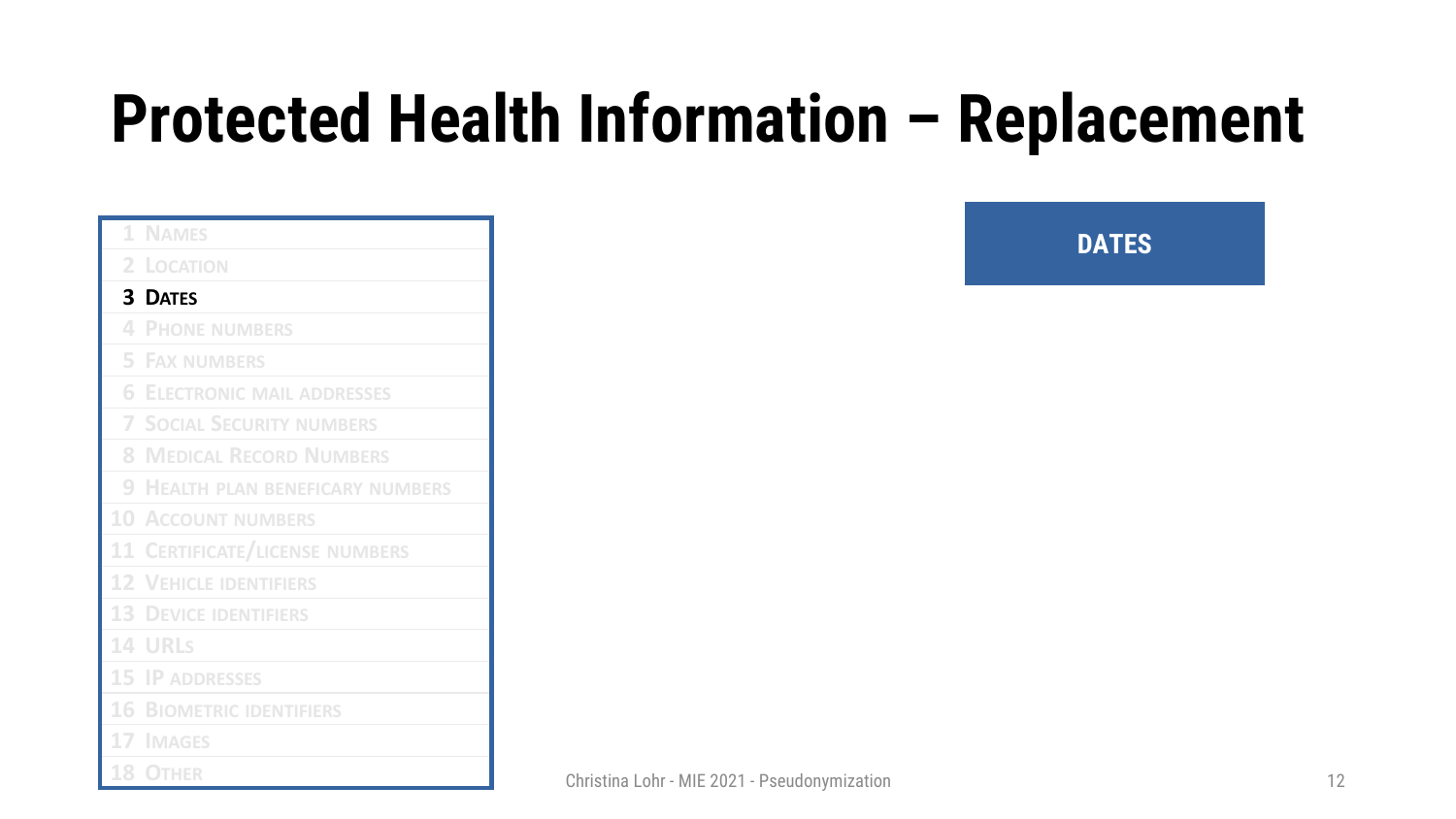|    | 1 NAMES                                 |
|----|-----------------------------------------|
| 2. | LOCATION                                |
| 3  | <b>DATES</b>                            |
|    | <b>4 PHONE NUMBERS</b>                  |
|    | <b>5 FAX NUMBERS</b>                    |
|    | <b>6 ELECTRONIC MAIL ADDRESSES</b>      |
| 7  | <b>SOCIAL SECURITY NUMBERS</b>          |
| 8  | <b>MEDICAL RECORD NUMBERS</b>           |
|    | <b>9 HEALTH PLAN BENEFICARY NUMBERS</b> |
|    | <b>10 ACCOUNT NUMBERS</b>               |
|    | 11 CERTIFICATE/LICENSE NUMBERS          |
|    | <b>12 VEHICLE IDENTIFIERS</b>           |
|    | <b>13 DEVICE IDENTIFIERS</b>            |
|    | <b>14 URLS</b>                          |
|    | <b>15 IP ADDRESSES</b>                  |
|    | <b>16 BIOMETRIC IDENTIFIERS</b>         |
|    | <b>17 IMAGES</b>                        |
| 18 | <b>OTHER</b>                            |

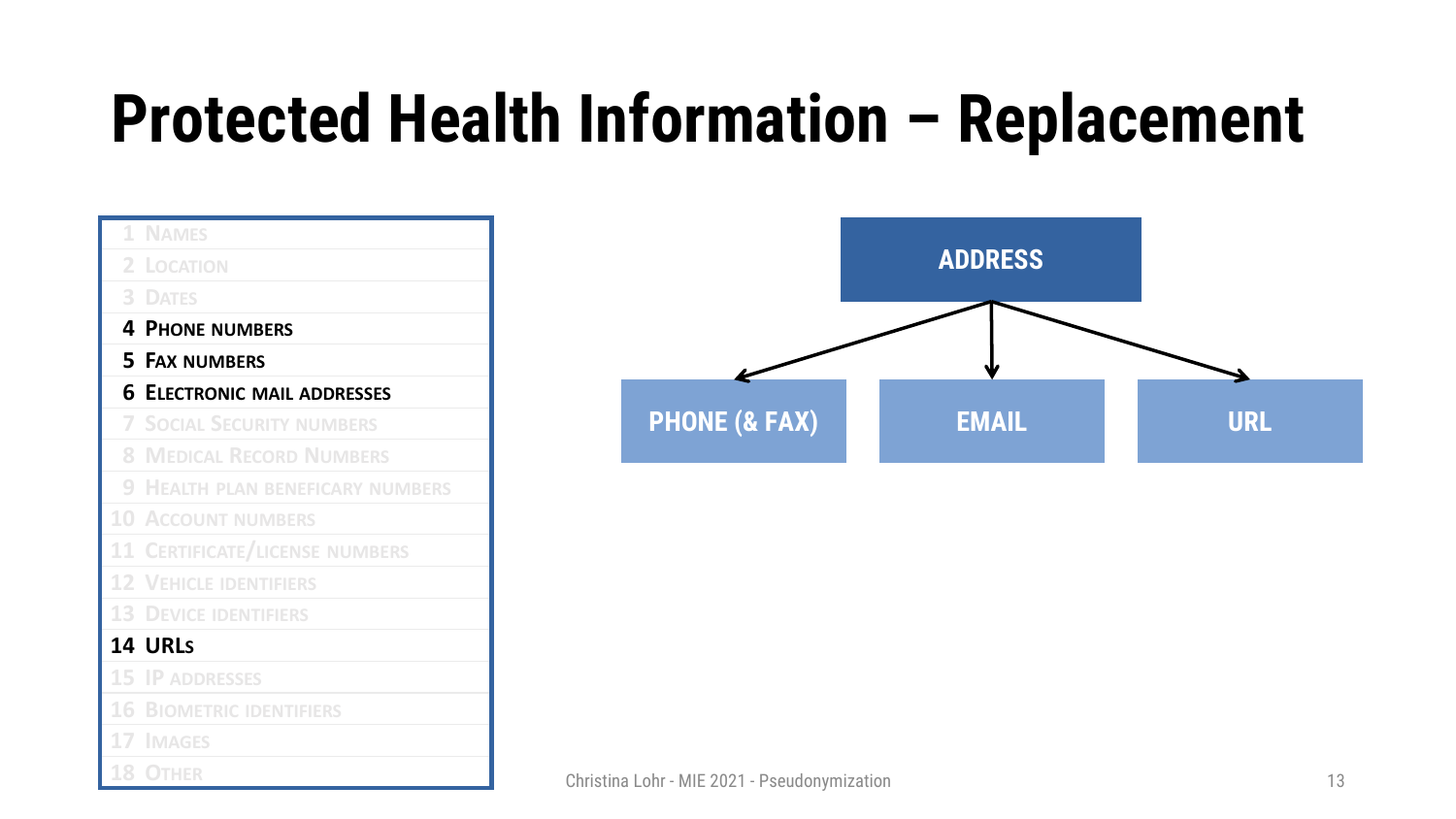| <b>NAMES</b>                          |
|---------------------------------------|
| 2 LOCATION                            |
| <b>3 DATES</b>                        |
| <b>4 PHONE NUMBERS</b>                |
| <b>5 FAX NUMBERS</b>                  |
| <b>6 ELECTRONIC MAIL ADDRESSES</b>    |
| <b>7 SOCIAL SECURITY NUMBERS</b>      |
| <b>8 MEDICAL RECORD NUMBERS</b>       |
| 9 HEALTH PLAN BENEFICARY NUMBERS      |
| <b>10 ACCOUNT NUMBERS</b>             |
| <b>11 CERTIFICATE/LICENSE NUMBERS</b> |
| <b>12 VEHICLE IDENTIFIERS</b>         |
| <b>13 DEVICE IDENTIFIERS</b>          |
| <b>14 URLS</b>                        |
| 15 IP ADDRESSES                       |
| <b>16 BIOMETRIC IDENTIFIERS</b>       |
| 17 IMAGES                             |
| <b>18 OTHER</b>                       |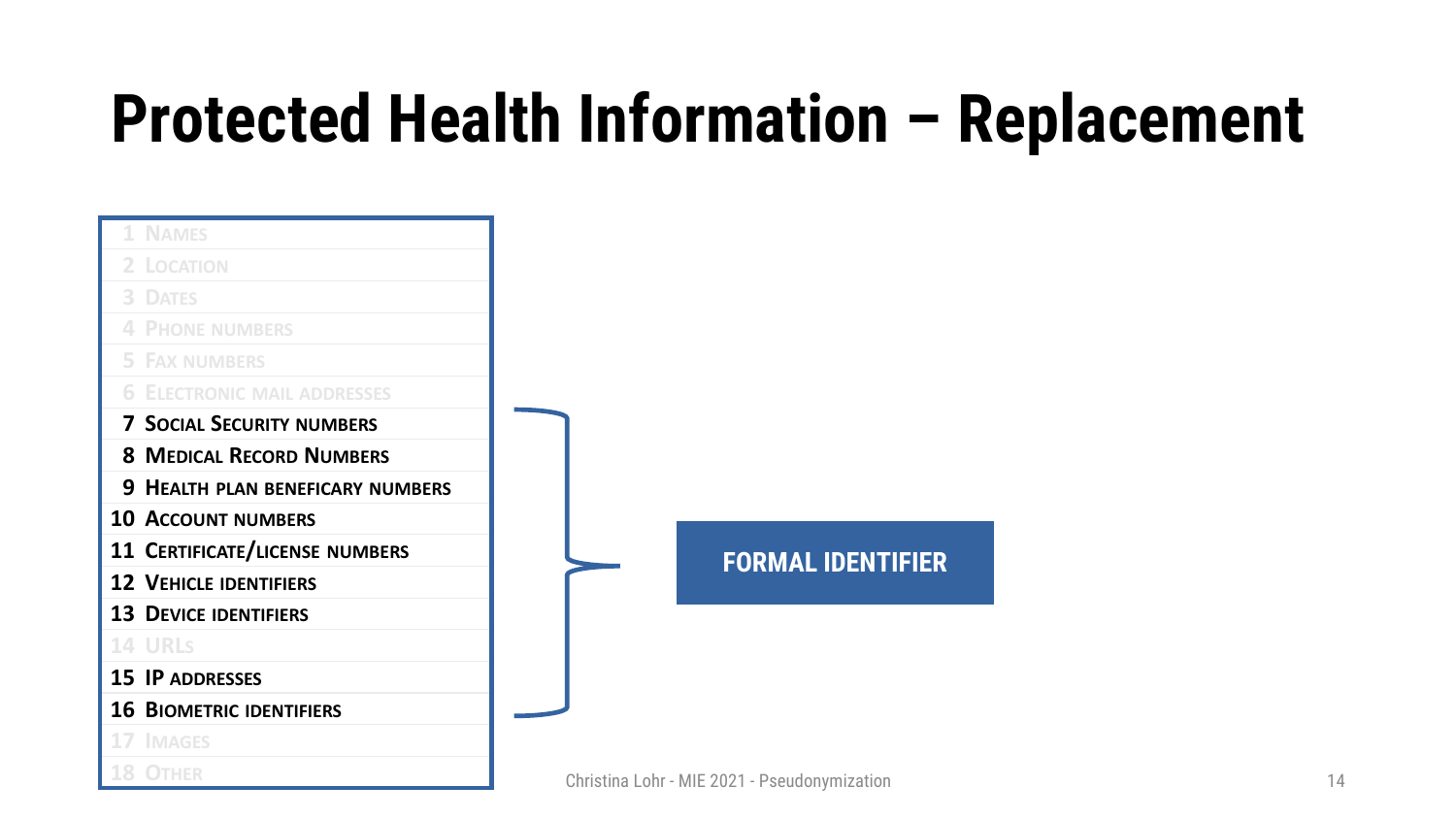|    | 1 NAMES                               |
|----|---------------------------------------|
| 2  | <b>LOCATION</b>                       |
| 3  | <b>DATES</b>                          |
| 4  | <b>PHONE NUMBERS</b>                  |
| 5  | <b>FAX NUMBERS</b>                    |
| 6  | <b>ELECTRONIC MAIL ADDRESSES</b>      |
| 7. | <b>SOCIAL SECURITY NUMBERS</b>        |
| 8  | <b>MEDICAL RECORD NUMBERS</b>         |
| 9  | <b>HEALTH PLAN BENEFICARY NUMBERS</b> |
| 10 | <b>ACCOUNT NUMBERS</b>                |
|    | <b>11 CERTIFICATE/LICENSE NUMBERS</b> |
|    | <b>12 VEHICLE IDENTIFIERS</b>         |
|    | <b>13 DEVICE IDENTIFIERS</b>          |
|    | <b>14 URLS</b>                        |
|    | <b>15 IP ADDRESSES</b>                |
| 16 | <b>BIOMETRIC IDENTIFIERS</b>          |
|    | 17 IMAGES                             |
|    | <b>18 OTHER</b>                       |

#### **Extension:**

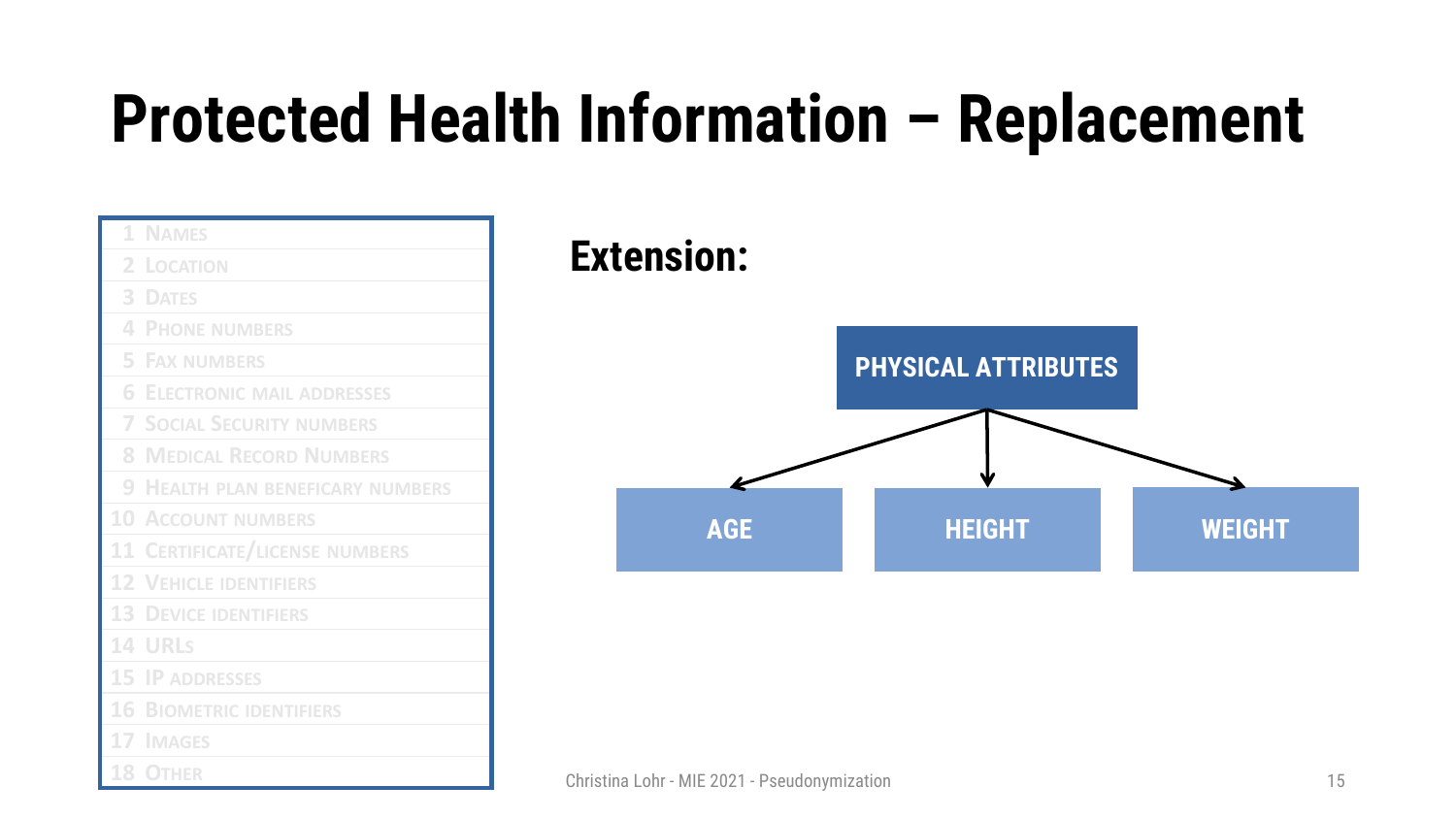#### **Protected Health Information – Summary**

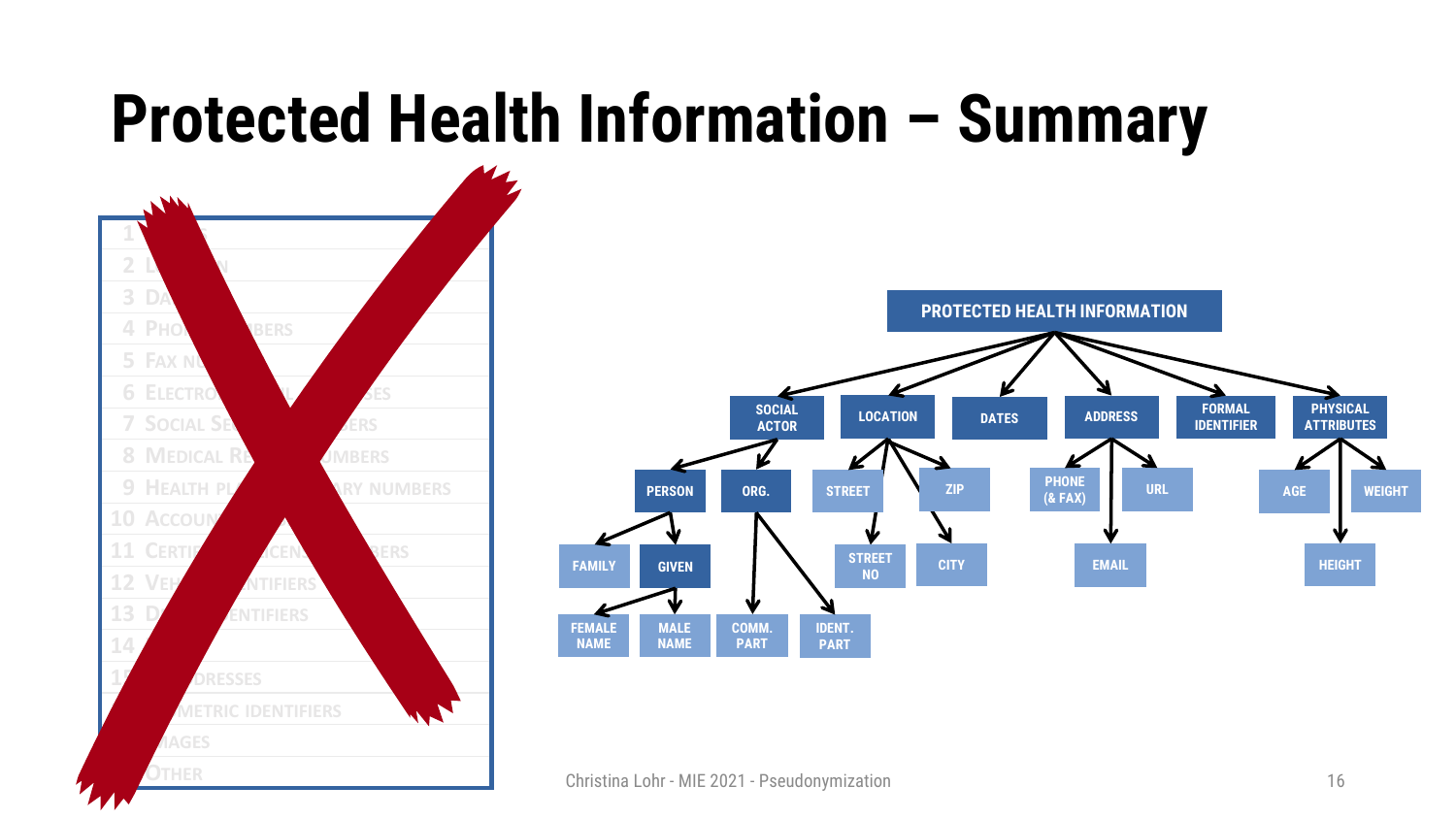### **Pseudonymization System**

- extension of a rule-based surrogate generation system designed for emails (Eder et al., RANLP 2019)
- input: German text with PHI annotations
- output: German text with pseudonymized PHI items
- claim: easily adaptable to other Western European languages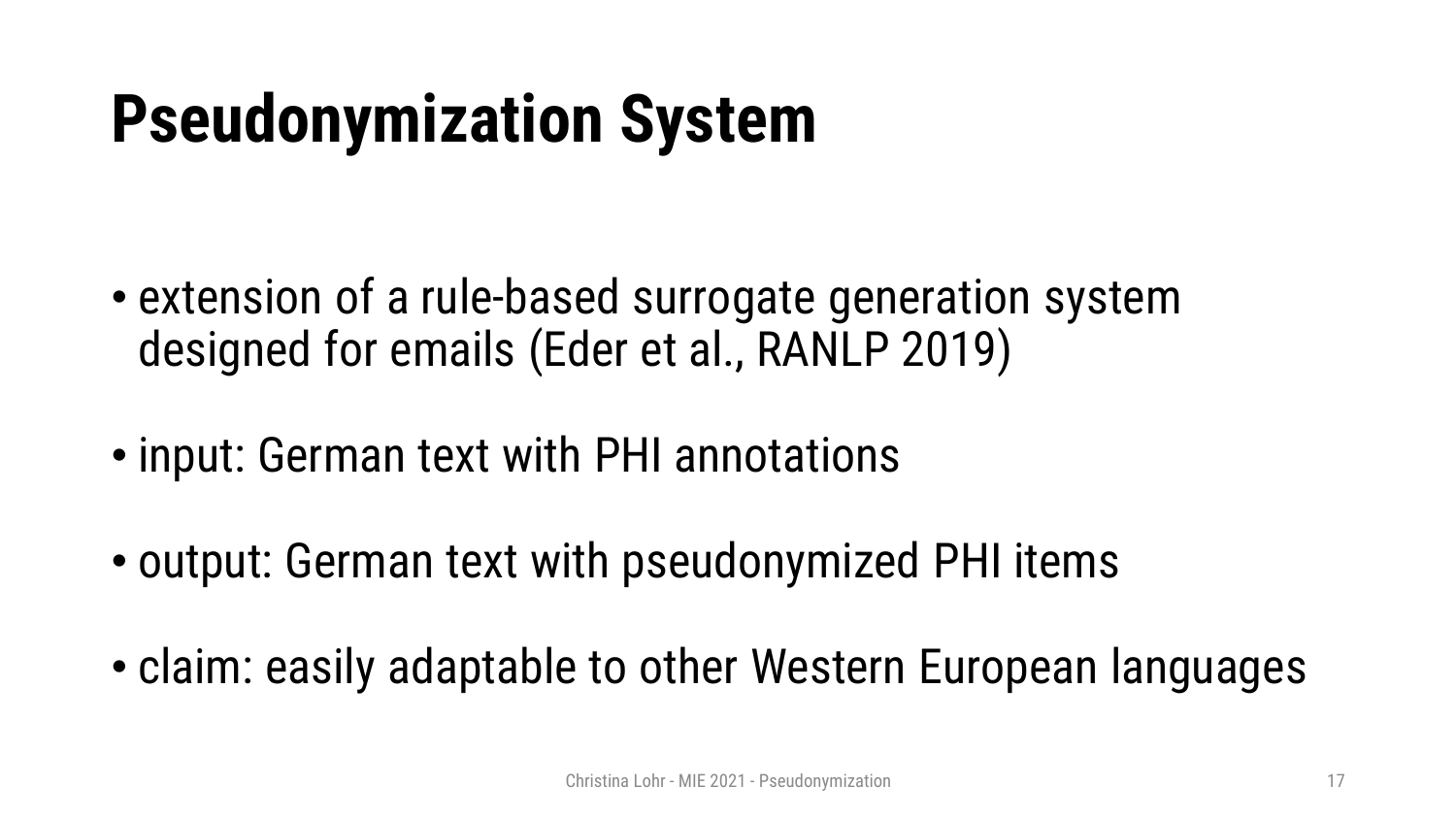### **Evaluation**

#### *data*

- 300 German discharge summaries and case studies
- document sizes:  $\sim$ 1000 words and  $\sim$  20 PHI items

#### *evaluation criteria*

- syntax, e.g., "Herr Meyers Aufnahme"  $\rightarrow$  "Herr Schmidts Aufnahme"
- semantic and clinical context, e.g., gender, age, treatment story in a plausible context

#### *results*

- error rate < 1 %
	- spelling alternatives of German umlauts ( $\ddot{a} \rightarrow a$ e)
	- false annotations
	- wrong date conversions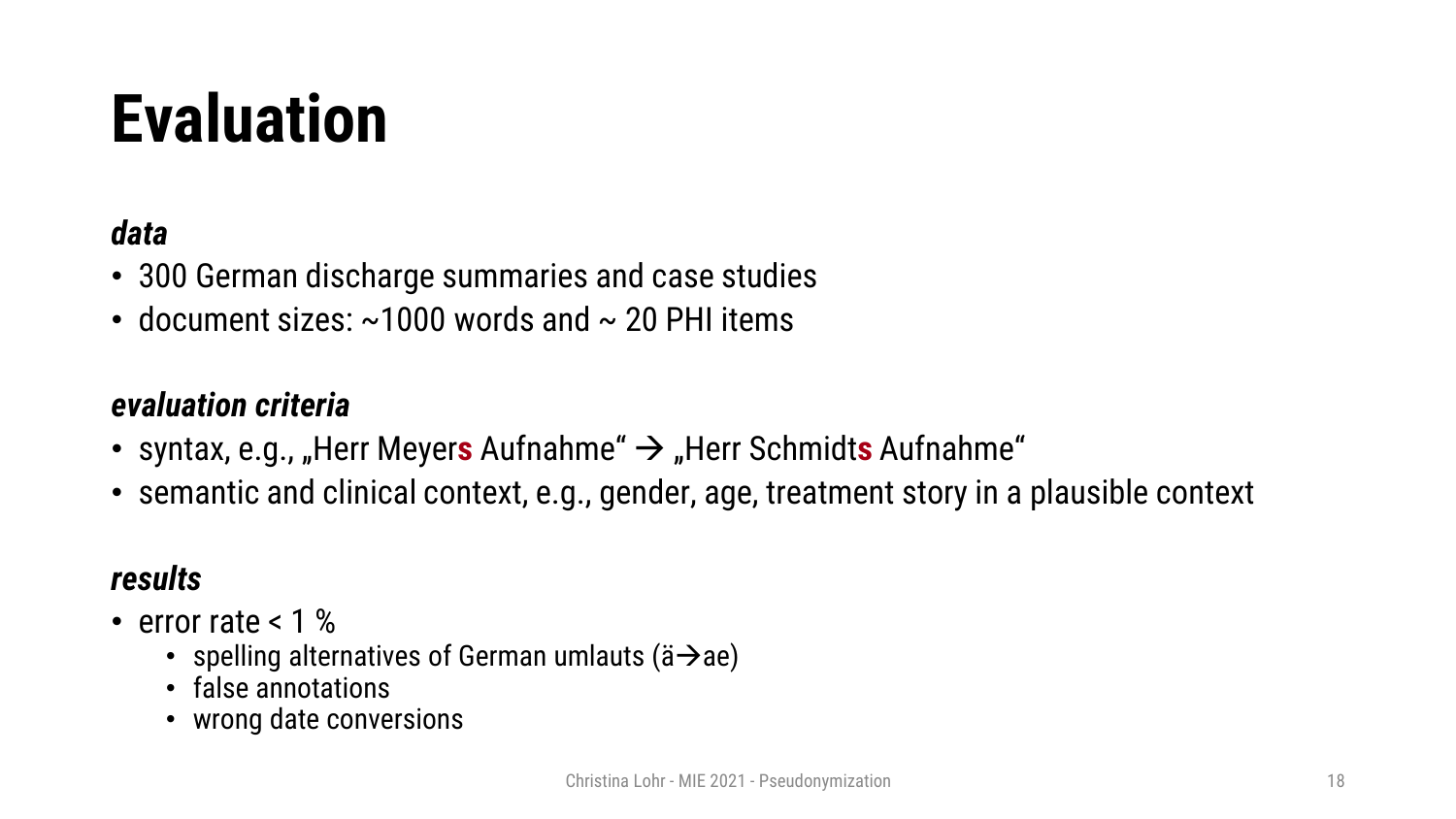### **Conclusion**

- first pseudonymization system for German clinical text documents
- re-engineering of HIPAA categories:
	- taxonomic structure
	- fine-grained extension of relevant categories
- open-source code and example annotations available:

➔ **<https://doi.org/10.5281/zenodo.4584505>**